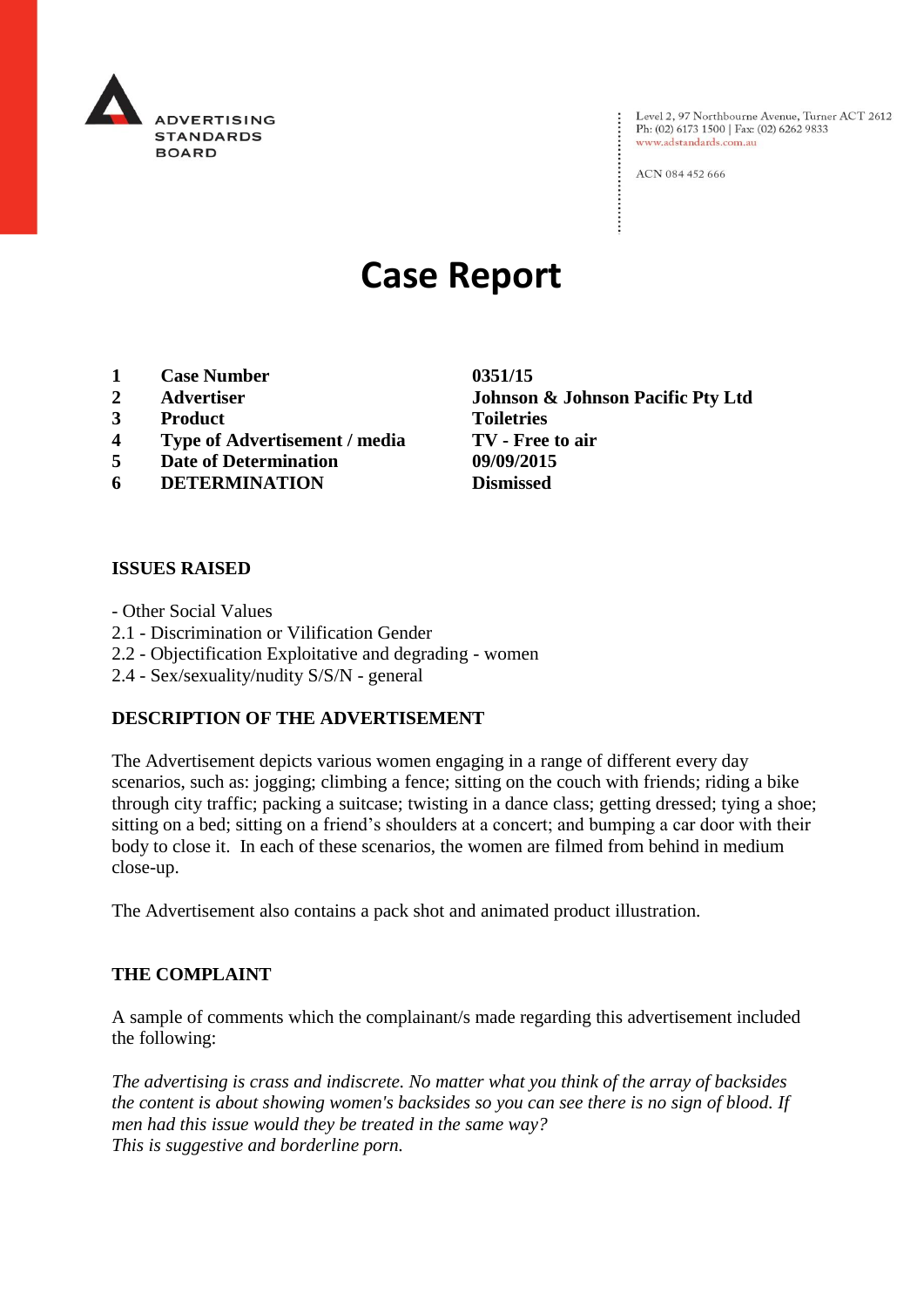# **THE ADVERTISER'S RESPONSE**

Comments which the advertiser made in response to the complainant/s regarding this advertisement include the following:

*Advertising Standards Bureau Complaint Reference number 0351/15*

*We have considered the Complaints and the relevant provisions of the Australian Association of National Advertisers Code of Ethics (the Code) and the Code for Advertising & Marketing Communications to Children (the AMCC) and submit that the Carefree 'don't worry' TVC advertisement (the Advertisement) the subject of the Complaints complies with the Code and the AMCC for the reasons set out in this letter, and that the Complaints should therefore be set aside.* 

*Please be advised that the Advertisement has been approved by Commercials Advice Pty Ltd (CAD), as evidenced by the approval references and ratings:*

*• W1TERTCA – rated W (30 second version); and*

*• W1T7LTCA – rated W (15 second version).*

*According to these designations by CAD, the Advertisement is deemed to be "mild in impact" and not to contain any matter "likely to be unsuitable for children to watch without supervision". 'W' rated commercials may be broadcast at any time, except during children's and pre-school children's shows or adjacent to children's or pre-school children's programs. Complaint A notes that the Advertisement was screened at two instances after 8:00pm.* 

# *RESPONSE TO THE COMPLAINTS*

*The ASB has referred us to sections 2.1 (discrimination / vilification), 2.2 (exploitative / degrading), 2.3 (violence) 2.4 (sex / sexuality / nudity), 2.5 (language) and 2.6 (health / safety) of the Code and to the AMCC. We address each of these sections of the Code and the AMCC below.*

*Sex / sexuality / nudity*

*Section 2.4 of the Code states:*

*"Advertising or Marketing Communications shall treat sex, sexuality and nudity with sensitivity to the relevant audience."* 

*The Complaints appear to suggest that the Advertisement depicts the sexualisation of women. We submit that this is not the case. On the contrary, the Advertisement depicts women who are fully clothed (in regular everyday wear), engaging in normal day-to-day activities. The tone of the Advertisement is upbeat and the women are by no means depicted in a provocative or sexualized manner.* 

*The purpose of the Advertisement is to depict everyday scenarios and experiences in which the advertised product is suitable and beneficial to the target audience (being women who have their period). The Advertisement focuses indirectly on the product, by focusing on the*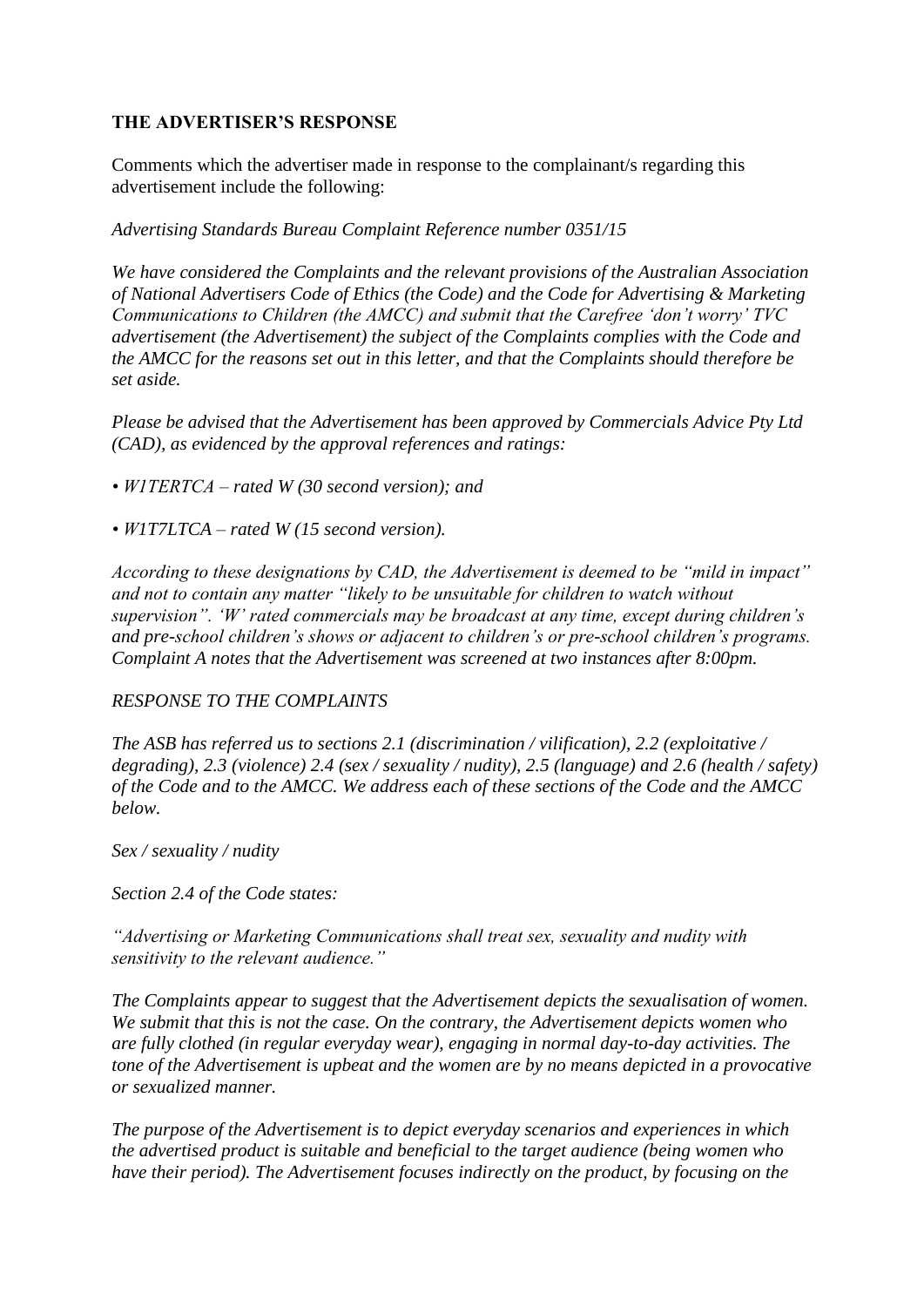*general part of the body to which the product relates. This focus is designed to connect the visual element of the Advertisement to the tagline ('we focus on down there, so you can focus on out there'). The focus of the Advertisement reflects the focus of the product and its effectiveness, allowing the user to pursue day-to-day activities without worrying about issues of leakage.*

*On that basis, we submit that the Advertisement does not depict any insensitive nudity or sexuality.* 

*Exploitative / degrading*

*Section 2.2 of the Code states:*

*"Advertising or Marketing Communications should not employ sexual appeal in a manner which is exploitative and degrading of any individual or group of people."*

*We submit that the Advertisement does not exploit or degrade any individual or group of people. In particular:*

*• the women depicted are not portrayed in a sexually alluring manner and are fully clothed; and*

*• the target audience is clearly women.*

*Therefore the imagery will not sexually appeal in a manner which is exploitative or degrading of any individual or a group of people.* 

*Complaint B queries whether the Advertisement would treat the subject matter in the same way if the issue related to men. As mentioned in section 3(a), the reason that the visual focus of the Advertisement is on the women's bottoms depicted from behind, is in order to link the visual content to the tagline, "we focus on down there, so you can focus on out there" (our emphasis), and also to present women with a range of everyday scenarios in which the product will be beneficial to them. By focusing on the part of the body to which the product relates, it is expected that the target audience will be better able to connect with and actively consider how the advertised product might be beneficial to them.* 

*The product is for everyday women and periods are a normal part of everyday life – we respectfully submit that the Advertisement presents these matters in a way that is designed to appeal to women, not exploit or degrade them.*

*Discrimination / vilification*

*Section 2.1 of the Code states:*

*"Advertising or Marketing Communications shall not portray people or depict material in a way which discriminates against or vilifies a person or section of community on account of race, ethnicity, nationality, sex, age, sexual preference, religion, disability or political belief."*

*For the reasons outlined at 3(b) above, we submit that the Advertisement does not discriminate against or vilify any section of the community and is not demeaning or*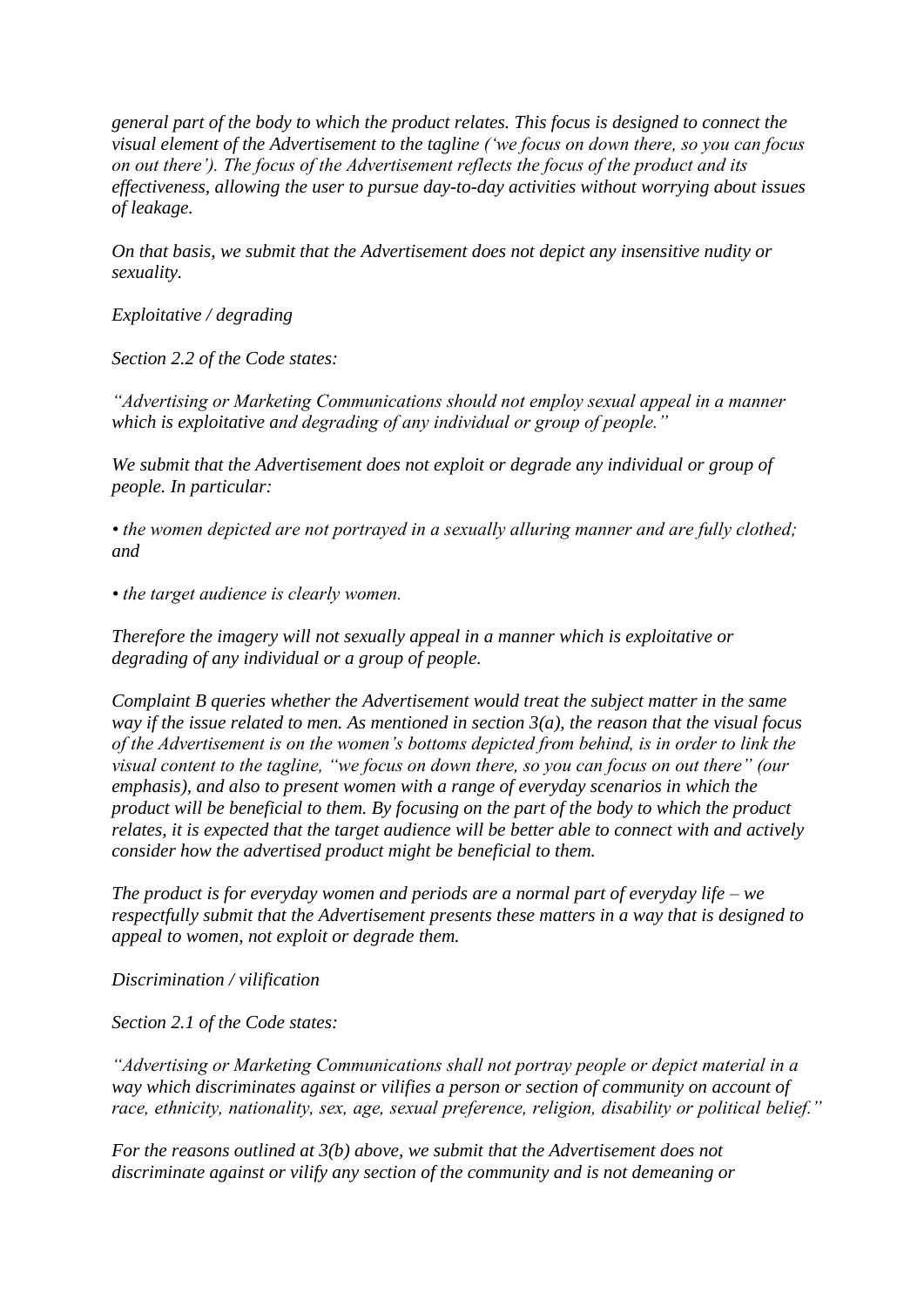*disrespectful to any group of people.* 

*Violence*

*Section 2.3 of the Code states:*

*"Advertising or Marketing Communications shall not present or portray violence unless it is justifiable within the context of the product or service advertised."*

*The Complaints do not make any allegations regarding portrayals of violence and we submit that the Advertisement does not portray any form of violence.*

*Language*

*Section 2.5 of the Code states:*

*"Advertising or marketing communications shall only use language which is appropriate in the circumstances (including appropriate for the relevant audience and medium). Strong or obscene language shall be avoided."*

*The Complaints do not make any allegations of use of inappropriate language and we submit that the Advertisement does not contain any inappropriate language.* 

*Health / safety*

*Section 2.6 of the Code states:*

*"Advertising or Marketing Communications shall not depict material contrary to Prevailing Community Standards on health and safety."*

*Section 3.1 of the Code provides that:*

*"Advertising or Marketing Communications to Children shall comply with the AANA's Code of Advertising & Marketing Communications to Children and section 2.6 of this Code shall not apply to advertisements to which AANA's Code of Advertising & Marketing Communications to Children applies."*

*We submit that the Advertisement is not directed towards children; it is targeted to women and young adult females as clearly portrayed by the demographic featured in the Advertisement and the activities they are engaged in. Therefore, in our view, the AMCC does not apply in place of section 2.6 of the Code.*

*The Complaints do not make any allegations of contraventions of prevailing community standards on health and safety and we submit that the Advertisement does not contain any contraventions of prevailing community standards on health and safety.* 

# *4. CONCLUSION*

*For the reasons set out above, we strongly submit that the Advertisement complies in all respects with the provisions of the Code (including the Codes incorporated therein), and in*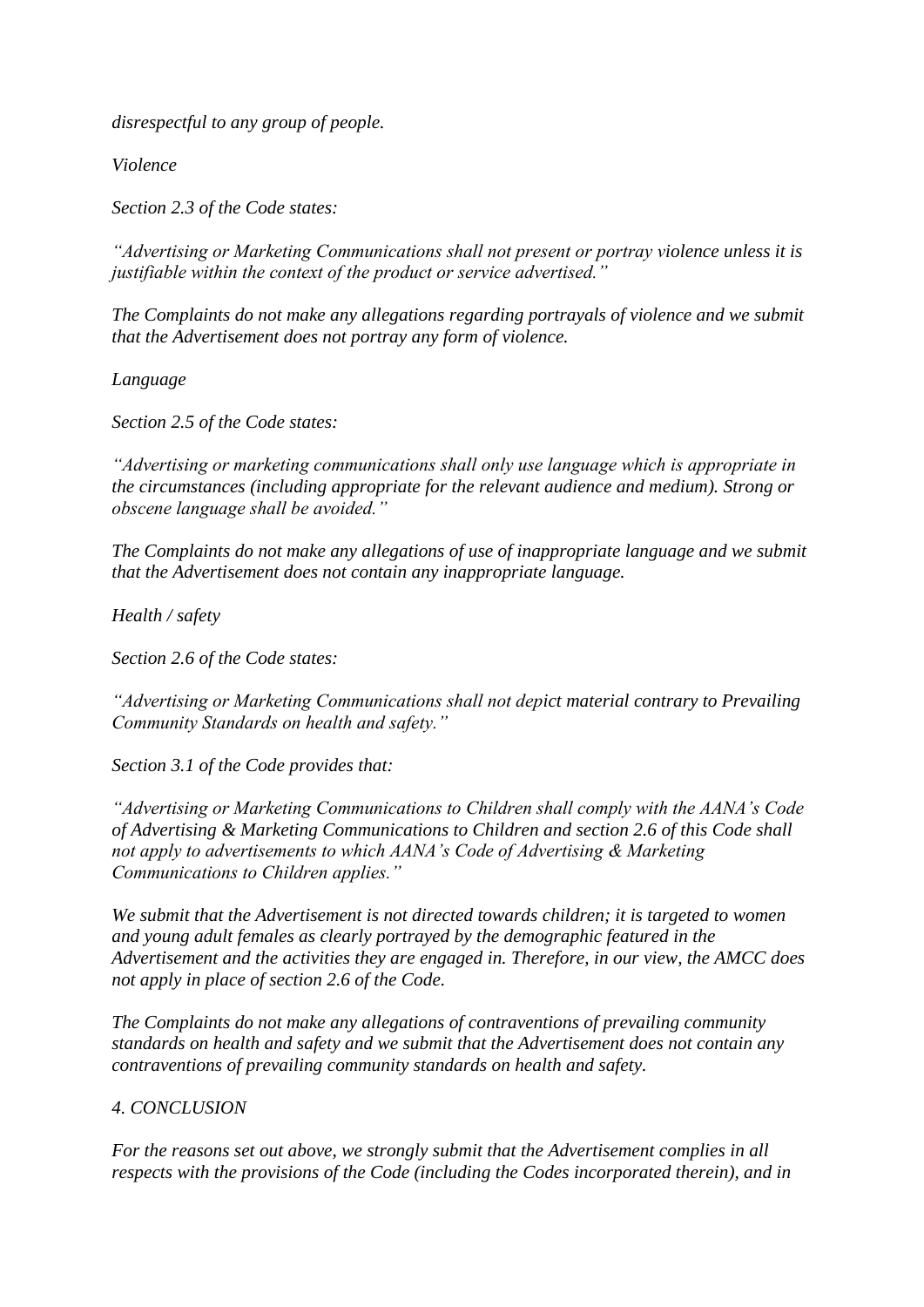*particular Sections 2.1, 2.2, 2.3, 2.4, 2.5 and 2.6 of the Code.* 

*We respectfully ask the ASB to set aside the Complaints.*

# **THE DETERMINATION**

The Advertising Standards Board ("Board") considered whether this advertisement breaches Section 2 of the Advertiser Code of Ethics (the "Code").

The Board noted the complainants' concern that the advertisement is sexist and offensive in its focus on women's bottoms, and the images are borderline porn.

The Board viewed the advertisement and noted the advertiser's response.

The Board considered whether the advertisement complied with Section 2.1 of the Code which requires that 'advertisements shall not portray or depict material in a way which discriminates against or vilifies a person or section of the community on account of race, ethnicity, nationality, gender, age, sexual preference, religion, disability, mental illness or political belief.'

The Board noted that this television advertisement depicts various women participating in a variety of everyday activities with the focus on the tight fitting clothing they are wearing and the fact that their sanitary pads are not visible.

The Board acknowledged that some members of the community would prefer that this type of product not be advertised on television and noted it had previously dismissed complaints about similar advertisements in cases 0244/12, 0402/12, 0069/14 and 0403/14. The Board noted that feminine hygiene products are legally allowed to be advertised and considered that the Board's determination is based on the content of the advertisement and not the nature of the product advertised.

The Board noted that the advertisement is clearly suggesting a product which can remedy a problem many women experience when menstruating, that of the sanitary pad being visible or leaking, and considered that the focus on the women's clothed bottoms is to highlight how unobtrusive the product is, and is not inappropriate in this context.

The Board considered that the advertisement did not portray or depict material in a way which discriminates against or vilifies a person or section of the community on account of their gender.

The Board determined that the advertisement did not breach Section 2.1 of the Code.

The Board then considered whether the advertisement was in breach of Section 2.4 of the Code. Section 2.4 of the Code states: "Advertising or Marketing Communications shall treat sex, sexuality and nudity with sensitivity to the relevant audience".